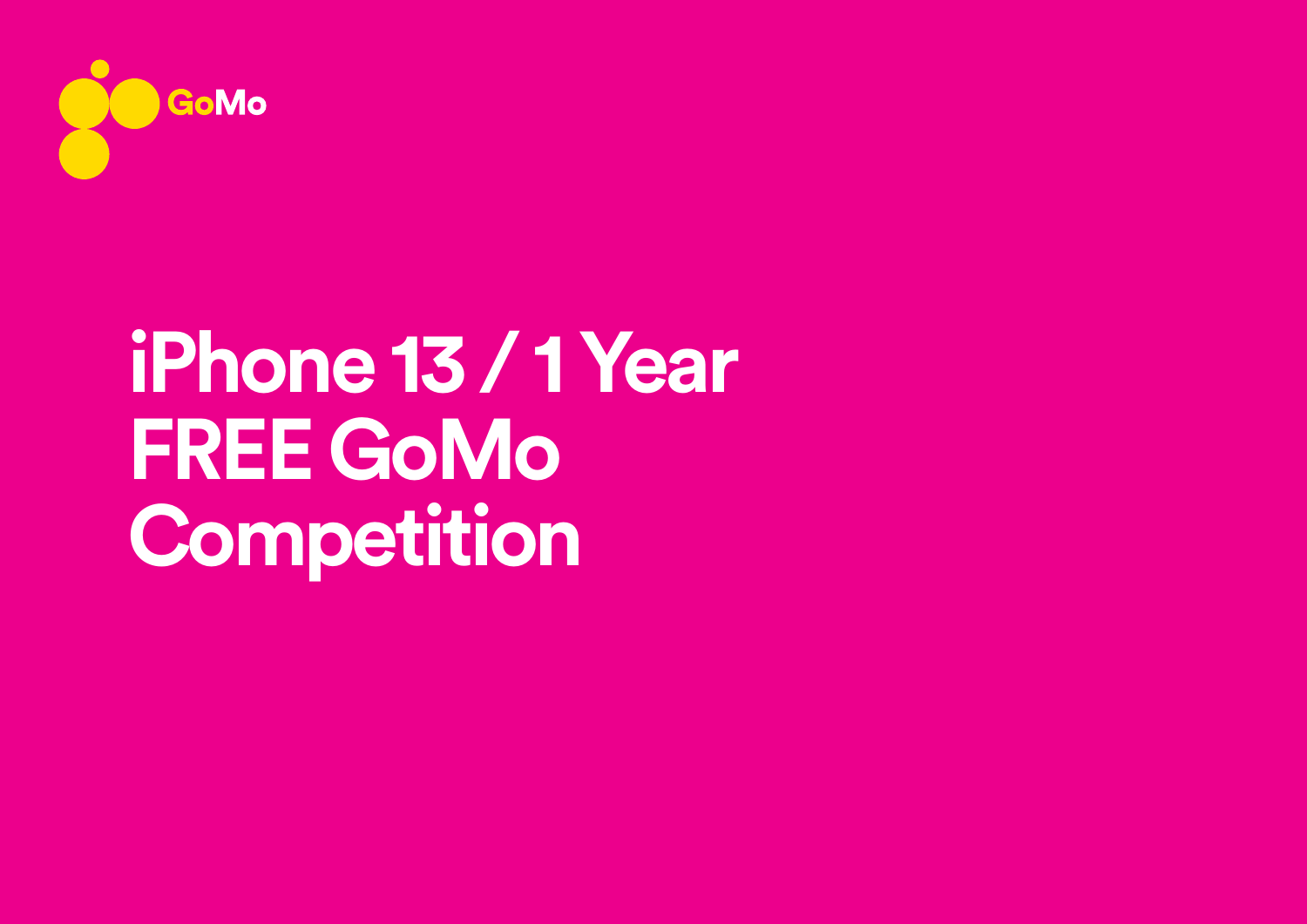

- 1. These competitions are open to current GoMo customers who hold a valid GoMo account number and reside within the Republic of Ireland. Entrants must be aged 18 years and over.
- 2. By entering these competitions, participants agree to these terms and conditions.
- 3. Employees of GoMo and its associated promotional partners, companies or suppliers and their immediate family members are not eligible to enter/win the competitions.
- 4. The competitions will run from Friday 10th June 2022 to Monday 13th June 2022 and the competition will close at 11:59pmon June 13th 2022. The winner of the competition will be selected from all entries received up to that time. The competitions will be moderated and only legitimate entries will be accepted for entry, no inappropriate entries will be counted. Only one entry for each competition is allowed per person.
- 5. The prizes include:
	- 1 x iPhone13 128GB
	- 1 years FREE GoMo this prize consists of a discount up to a maximum of "€14.99" per month which will be applied to the GoMo Customer's account as a once off credit. The total credit will be €194.87. This consists of €14.99 Sim activation fee and €179.99(€14.99 x 12) Standard pricing will apply thereafter.
- 6. The competitions must be entered via the GoMo Ireland Instagram Account or GoMo Ireland Facebook account. Username: @ GoMoIreland with entries limited to one per user.
- 7. GoMo may publish the names of the winners on its Instagram/Twitter or Facebook.
- 8. GoMo will notify the prize winners by means of a reply on their Instagram or Facebook page. If the winners fail to respond after being contacted or not before the deadline of 5pm on Friday 24th of June the prize will be forfeited.
- 9. In the event of any dispute regarding the rules, conduct or the results of the competition, the decision of GoMo will be final and binding and no correspondence will be entered into.